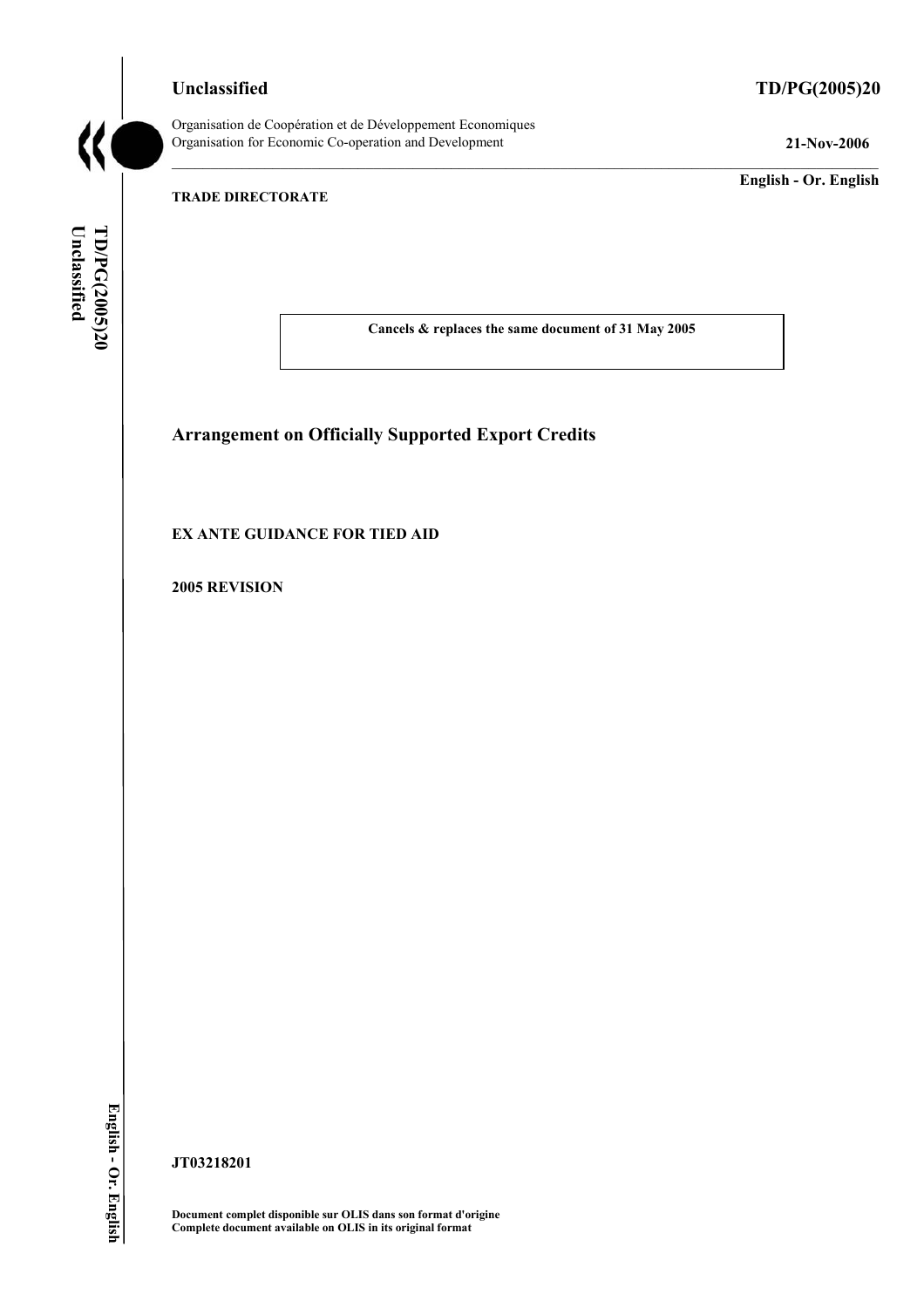This text of the *Ex Ante* Guidance for Tied Aid was agreed by the Participants to the Arrangement at their 94<sup>th</sup> Meeting held in April 2005.

#### **FOREWORD**

#### *Ex Ante* **Guidance**

This *Ex Ante* Guidance is the result of over 13 years of implementing the so-called "Helsinki" tied aid rules of the Arrangement on Officially Supported Export Credits. The *Ex Ante* Guidance is derived from the evaluation (at monthly meetings of the Participants held since February 1992 through 1996 and less frequently since) of over 131 individual project notifications for such aid. It is also the product of discussions among the technical experts who designed the underlying "methodology" and project evaluation procedures.

#### **Tied Aid: The Rules**

The Arrangement covers tied or partially untied aid financing: that is, credits or grants that are either tied exclusively to purchases from the donor, or are tied to purchases from the donor and one or more developing countries. A number of governments combine such development aid with export credits to create "mixed credits" or concessional loan facilities. According to the Arrangement, the concessionality level of tied aid for individual transactions must be at least 35%.

In December 1991, the Participants to the Arrangement agreed the Helsinki rules on tied aid credits aimed at limiting the use of concessional financing for projects that should be able to support commercial financing (*i.e.* those which are "commercially viable"). The rules went into effect on 15 February 1992.

These rules also redirect tied aid away from richer developing countries (*i.e.* those whose per capita GNP makes them ineligible for 17- and 20-year loans from the World Bank), which should be able to attract commercial credits, towards developing countries which are less well off.

In implementing these rules, the Participants also agreed to exempt the poorest Least Developed Countries (LLDCs as defined by the United Nations) which may have difficulty in gaining access to commercial financing no matter how attractive a project may be. Furthermore, the use of tied aid in these countries requires at least a 50% concessionality level.

In agreeing the Helsinki tied aid rules, the Participants expected a body of experience to develop over time that would more precisely define, for both export credit and aid agencies, *Ex Ante* guidance as to the line between projects that should be financed with tied aid or on commercial terms.

#### **Arrangement on Guidelines for Officially Supported Export Credits**

The Arrangement on Guidelines for Officially Supported Export Credits came into being in April 1978 and was developed in the framework of the OECD. It is a gentlemen's agreement, not an OECD legal Act; its Participants are most OECD Member countries.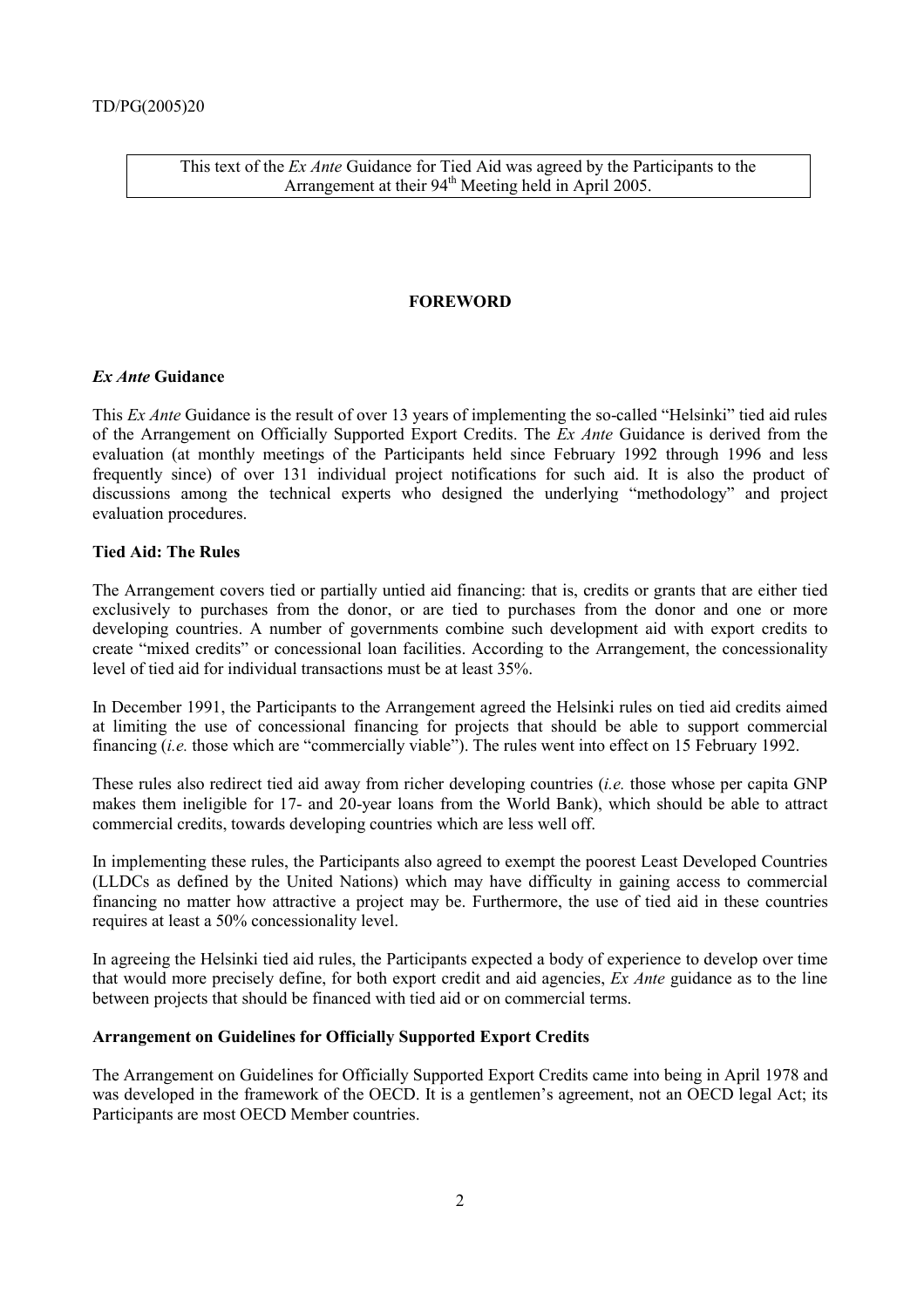The main purpose of the Arrangement is to provide the institutional framework for an orderly export credit market and thus to prevent an export credit race in which exporting countries compete on the basis of who grants the most favourable financing terms rather than on the basis of the price and quality of the product.

## **Export Credits**

In addition to setting out rules for tied aid, the Arrangement provides a framework for official export credits. It sets limits on the terms and conditions for export credits involving credit terms of two years or more - that is, that are insured, guaranteed, extended, refinanced or subsidised by or through export credit agencies.

Such terms and conditions include a minimum cash payment of at least 15% of the contract by delivery, a maximum repayment term of eight and a half years (this may be extended to ten years for relatively poor countries, and up to 12 years for power plants) and minimum interest rates where official financing support is involved, *i.e.* "Commercial Interest Reference Rates" (CIRRs), which are subject to monthly adjustments to reflect market rates.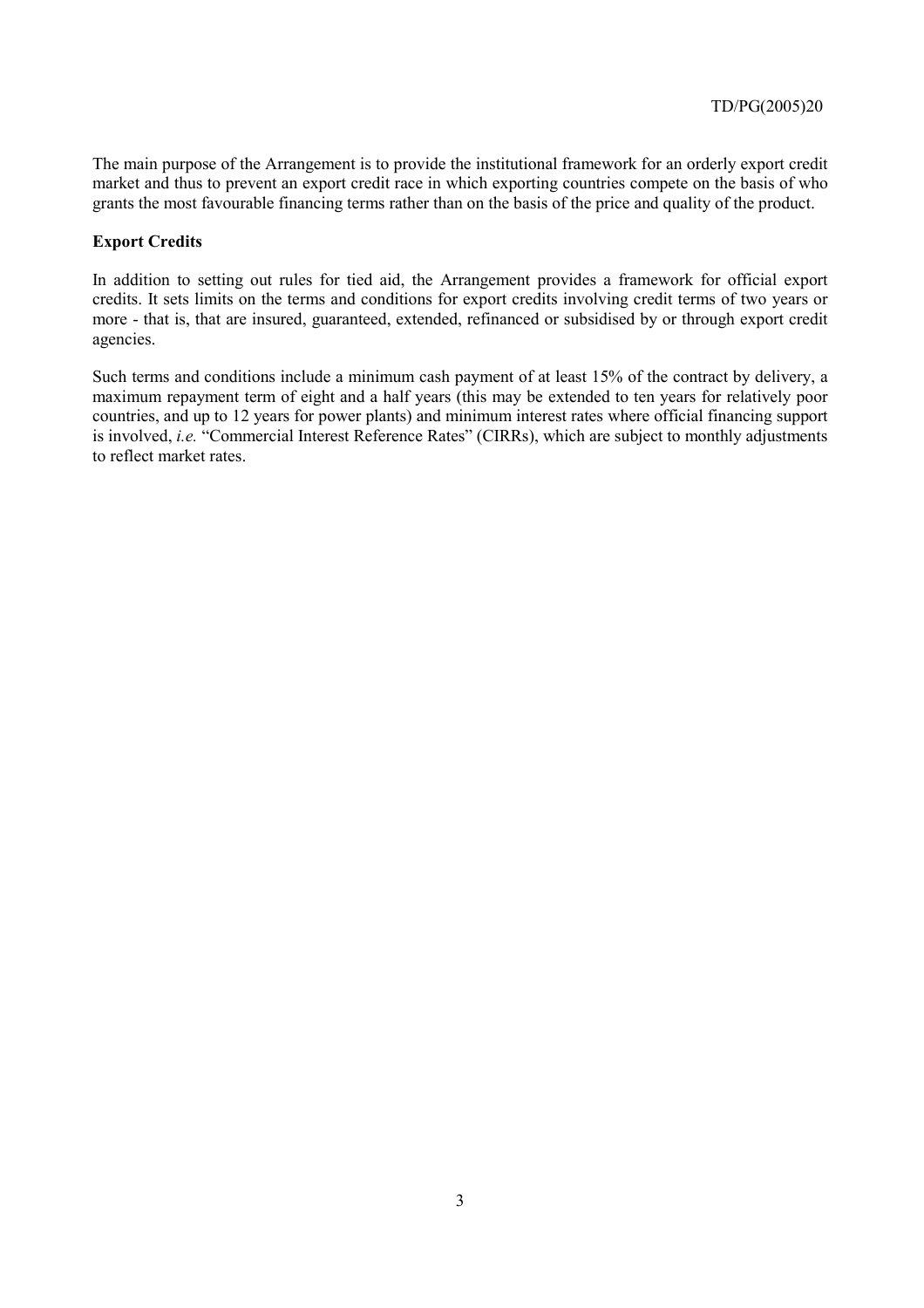## **EX ANTE GUIDANCE FOR TIED AID**

#### **INTRODUCTION**

1. In February 1992 the erstwhile Secretary-General of the OECD, Mr. Jean-Claude Paye, announced the new rules on tied aid credits, the so-called "Helsinki Package", aimed at limiting trade and aid distortions, and which would target much-needed external resources to projects and to countries with little or no access to market financing. The press release noted that:

"The new rules will limit the use of tied aid for projects that should be financed commercially. They provide a level playing field where tied aid credits are used to fund projects that are developmentally sound but not commercially viable. .... Many had complained in the past that they are disadvantaged by tied aid credits used by their competitors for projects that could be financed commercially. These new rules should reduce or even phase out this disadvantage. .... I urge commercial lenders and export credit insurance agencies to accept this challenge by expanding credits and coverage for commercially attractive projects in developing countries so that total flows of resources to these countries will expand."

#### **PURPOSE**

2. The purpose of the *Ex Ante* Guidance below is to help project planners anticipate, at an early stage, whether (or not) a project is likely to pass the two Helsinki Package key tests<sup>1</sup> on commercial viability as caught within the Arrangement on Export Credits<sup>2</sup>.

3. The *Ex Ante* Guidance has been derived from the body of experience developed over the past four years by the Participants to the Arrangement in their review of tied and partially untied aid for individual projects, and from the understandings reached on methodological issues.

4. The *Ex Ante* Guidance seeks to identify key technical and economic characteristics of pastevaluated projects that have impacted significantly on the Participants' decisions as to whether a project was considered eligible or ineligible for tied aid financing under the Helsinki Package. The *Ex Ante* Guidance can provide useful information on the probability of the commercial viability of a project; and therefore is not intended to pre-judge or pre-empt the evaluation of individual projects; rather, the

<sup>|&</sup>lt;br>|<br>| These key tests are:

Whether the project is financially non-viable, *i.e.* does the project lack capacity with appropriate pricing determined on market principles, to generate cash flow sufficient to cover the project's operating costs and to service the capital employed, or

<sup>−</sup> Whether it is reasonable to conclude, based on communication with other participants, that it is unlikely that the project can be financed on market or Arrangement terms.

<sup>2</sup> The Arrangement on Guidelines for Officially Supported Export Credits [OECD/GD(92)95].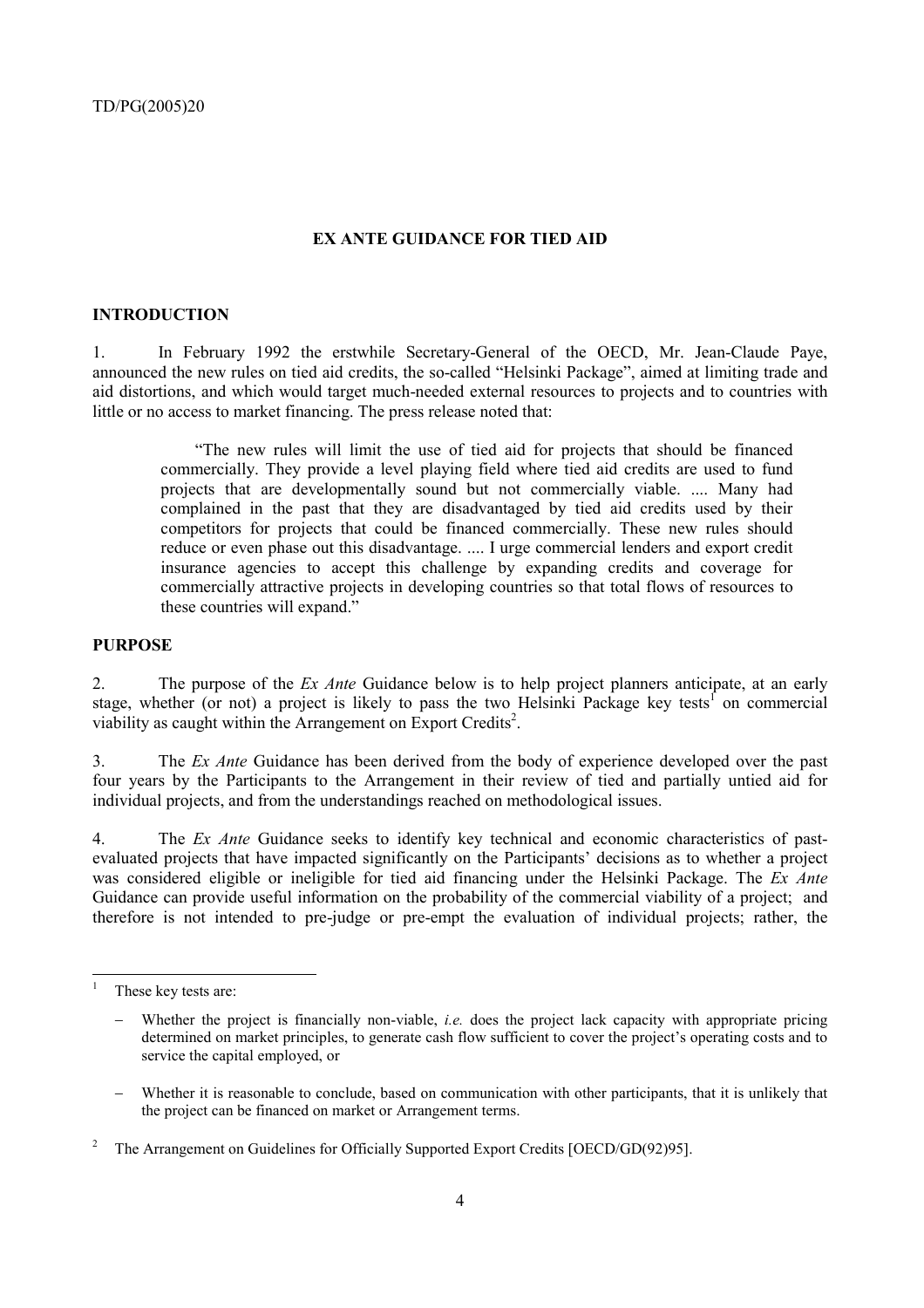Participants recognise that all projects must be considered on a case-by-case basis in relation to their particular circumstances, contributing in future to a growing body of experience.

## **EX ANTE GUIDANCE**

5. According to the Arrangement, financially non-viable projects with "appropriate pricing determined on market principles" are not expected to generate sufficient cash flow to cover the project's operating costs and service the capital employed under standard export credit terms, *i.e.* 12 years for power generation projects and ten years for all other projects.

6. The general characteristics of financially non-viable projects include projects whose principal output is a public good, capital-intensive projects with high per unit production costs and slow capacity uptake, and/or where the beneficiary group (normally household consumers) is deemed unable to afford the output at the appropriate market-determined price.

7. At the same time, it is recognised that each project should be considered on a case-by-case basis in relation to its particular circumstances.

8. Accordingly, the *Ex Ante* Guidance, by project concentration area, is as follows:

## *a) Power Projects (Electricity)*

- If a project cannot be reasonably "isolated", both technically and financially, from the integrated power grid, it should be evaluated on a grid-wide, time-slice (*i.e.* project analysis undertaken at a special time interval) basis. Appropriate pricing of inputs and outputs would tend to favour a conclusion of financial viability, unless the grid at large is projected to be unable to cover its operating costs and debt service because the beneficiaries as a whole are unable to pay such prices.
- If a project can reasonably be "isolated" from the integrated power grid, marginal (or incremental) analysis should be used. High initial investment costs and relatively slow capacity uptake (normally associated with low-income, sparsely populated, environment) would tend to favour a conclusion of financial non-viability.

## *Transmission Lines, Substations and Final Distribution*

• In order to determine the financial non-viability of transmission line and substation projects, projects should be capable of being "isolated" from the integrated power grid. Such projects would normally involve low voltage with clearly identifiable beneficiaries, such as finger extensions of the integrated power grid to outlying low population density areas, or projects entailing investment in low voltage final distribution to households. High capital costs and slow capacity uptake would also tend to contribute to a conclusion of financial non-viability.

## *Power Generation*

• The ability to "isolate" power generation projects from the integrated power grid is related to whether or not the generator represents "base-load" capacity. Base-load power generation should, therefore, be evaluated using marginal (or incremental) analysis.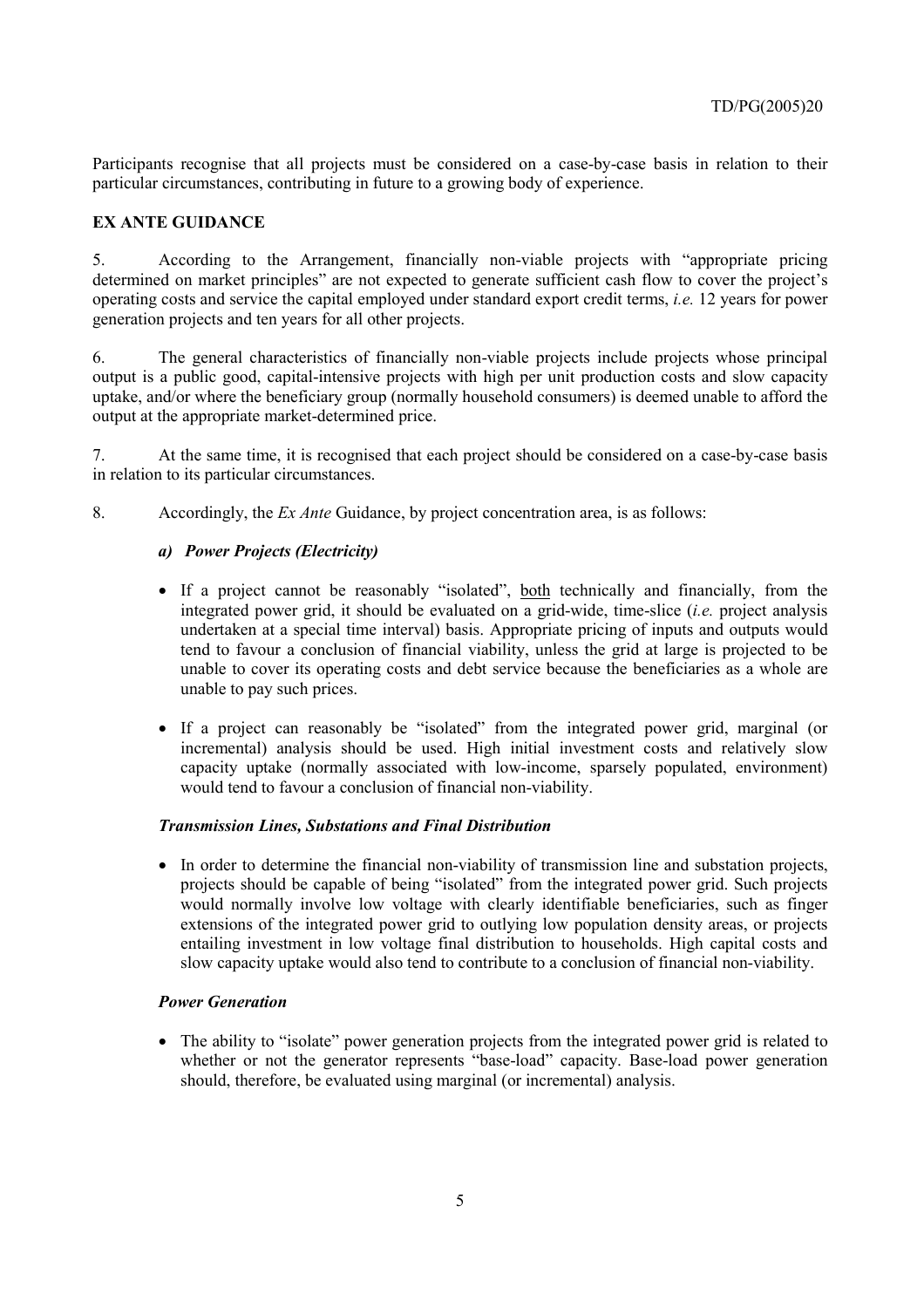• Generators with "peaking power" characteristics are, by definition, part of the integrated power grid. Peaking power carries a price premium that implies a willingness-to-pay that would exceed the grid's LRMC.

#### *Hydro-Power Projects*

- Past experience has shown that hydro-power generation projects have been analysed in the context of whether or not they display peaking power or base-load characteristics.
- Hydro-power projects should take into account all financial benefits that are directly attributable to the project. Where such projects are part of larger multi-purpose projects, they should account accurately for the proportion of investment costs allocated to power production when assessing financial viability.

#### *SCADA Systems (Supervisory Control and Data Acquisition Systems)*

• As SCADA systems (and other grid-related computer/telecommunications projects) are specifically designed to enhance the efficiency of the integrated power grid, such systems would tend to favour a conclusion of financial viability.

#### *b) Power Projects (Gas)*

• Gas power projects exhibit many of the characteristics of their electricity counterparts. However, a major distinction is that isolation of a gas reticulation system from a larger grid is relatively common. Thus, as a general principle, rural greenfield gas projects would tend to favour financial non-viability, whereas urban projects may not, due to the high initial investment cost in infrastructure and the relatively slow take-up of demand.

#### *c) Coal Gasification Projects*

• Projects related to the supply of coal gasification equipment that benefit low-income residential users would tend to favour a conclusion of financial non-viability, especially if such projects are associated with substantial investment in pipeline and distribution infrastructure and slow capacity uptake.

#### *d) Non-Hydro Renewable Energy Projects*

• Projects relating to renewable energy (*e.g.* wind power) would tend to favour the conclusion of financial non-viability.

## *e) Telecommunications Projects*

- Telecommunications projects with relatively high installation costs per line, low rates of growth of capacity utilisation and predominantly poor, rural household customer bases, often in geographically inhospitable environments (*i.e.* high operating and maintenance costs), would tend to favour a conclusion of financial non-viability. Low revenue-generating local calls and low growth prospects for high value long distance calls would also tend to contribute to a conclusion of financial non-viability.
- However, if "new" projects can be connected into national networks, a similar argument to the integrated power grid approach to project definition arises.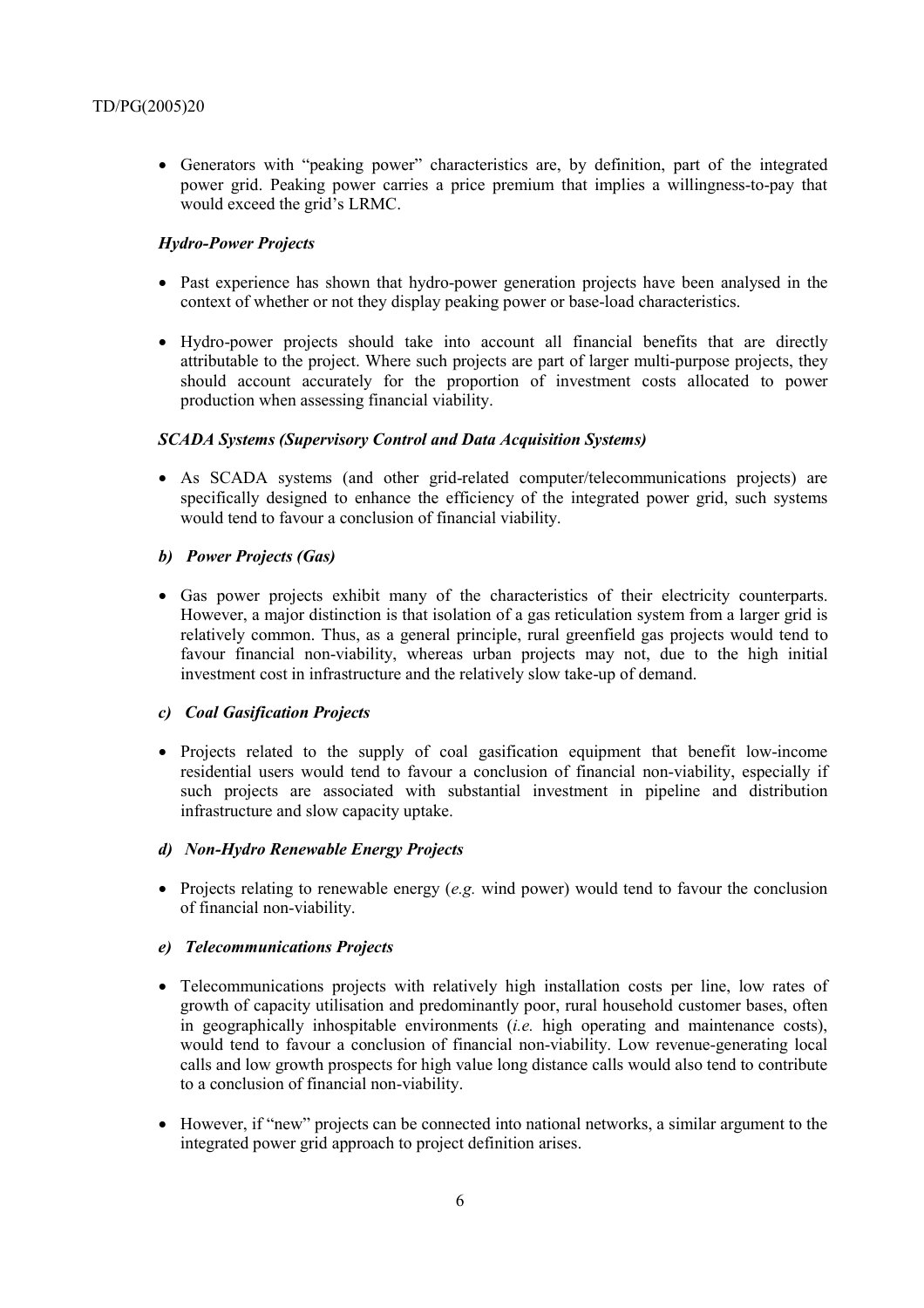## *f) Transportation Projects*

- Transportation projects associated with large capital investments and slow capacity uptake could tend to be financially non-viable; such projects would include:
	- − greenfield airport infrastructure projects;
	- − rail infrastructure projects (stations, bridges, tunnels, tracks, rolling stock for passenger transportation);
	- − metro infrastructure systems; and
	- − roads and bridges.
- Financially viable transportation projects would tend to be those projects where capital investments are relatively small, where marginal benefits can be isolated and where beneficiaries have the ability to pay, *e.g.* expansion of payload capacity, air navigation equipment, and possibly certain upgrades and replacements.

## *g) Manufacturing Projects*

• Projects involving the creation or expansion of the output of a commodity that is priced on market-based principles would tend to be financially viable unless it can be demonstrated that the beneficiaries cannot afford to pay for the product.

## **FEASIBILITY STUDIES**

9. The Checklist at Annex I (including Appendices I-IV) should assist in the preparation of Feasibility Studies for the evaluation of individual projects subject to the Helsinki process.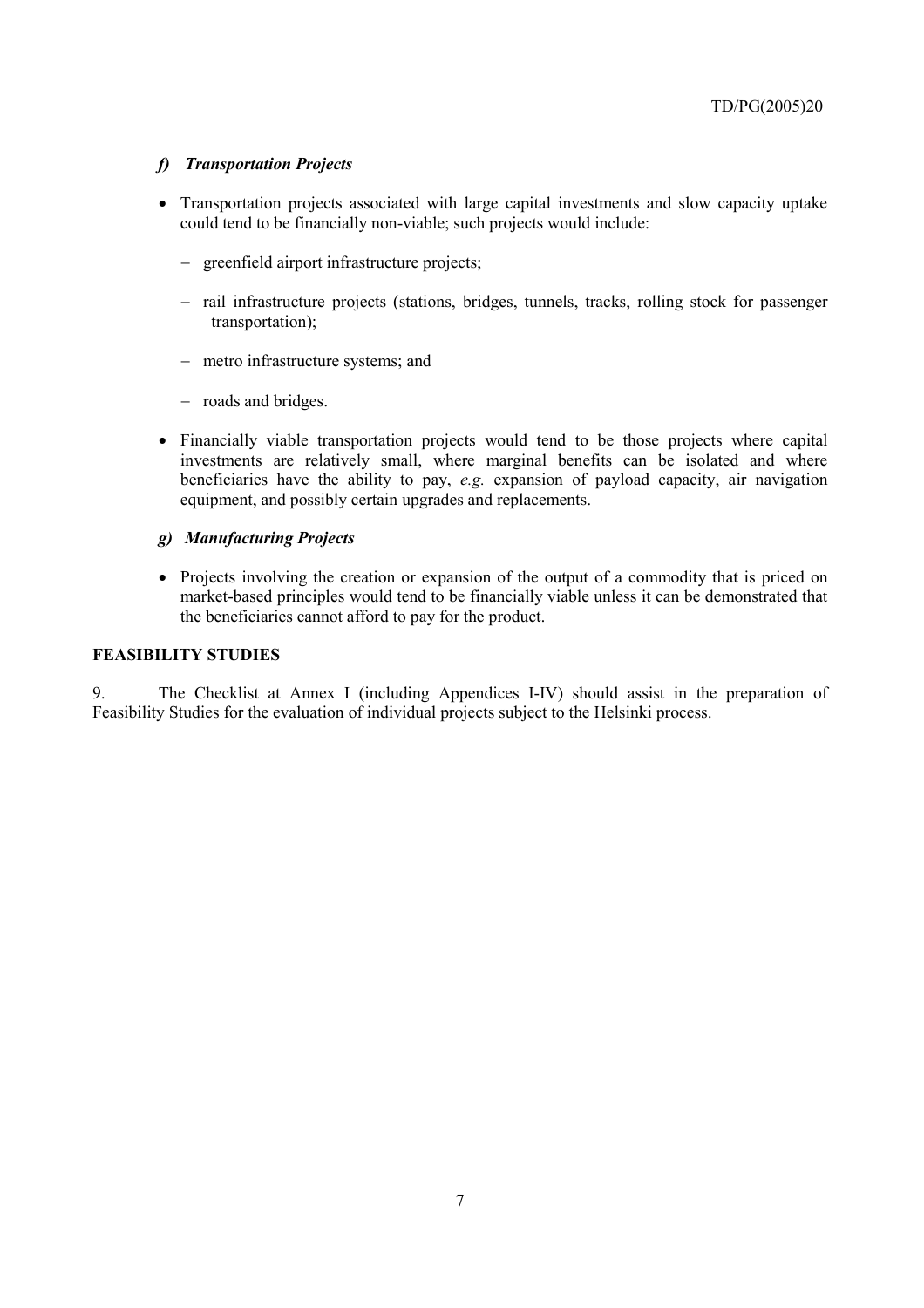## **ANNEX I**

## **CHECKLIST FOR INFORMATION IN FEASIBILITY STUDIES**

## **1. PROJECT DESCRIPTION**

The description of the project should be made on the basis of the definition in Appendix I.

## *1.1 Project Justification and Objectives*

As a justification for project implementation, describe the overall objective to which the project is expected to contribute in the long run and describe the direct effects of a successful completion of the project, *e.g.* increase in production, increase in transport volumes.

## *1.2 Description of the Economic Environment*

## *1.2.1 The economic system in which the project will operate*

This would be a description of the level of development of the economy of the country, province, region or city as appropriate.

## *1.2.2 Financial status of the implementing organisation(s)*

Information on the financial capacity of the implementing organisation(s), their status (public/private), their profitability, their relations with the borrower and the impact the project will have on them.

## *1.2.3 Financial status of the consumers*

Description of the consumers of the products of the project: their status (industrial, households, government, etc.), GNP per capita and all available indications of price elasticity of demand.

## *1.3 Description of the Technical Environment*

## *1.3.1 Technical Description of the Export Contract and the related Marginal Investment*

Description of the aims/purpose (single/multi) of the investment and the technical means to achieve them (*i.e.* specify the technology and its appropriateness).

## *1.3.2 Technical Status of the Implementing Organisation(s)*

Information on the technical capacity of the implementing organisation(s), the impact the project will have on them and their technical relations with the foreign contractor(s).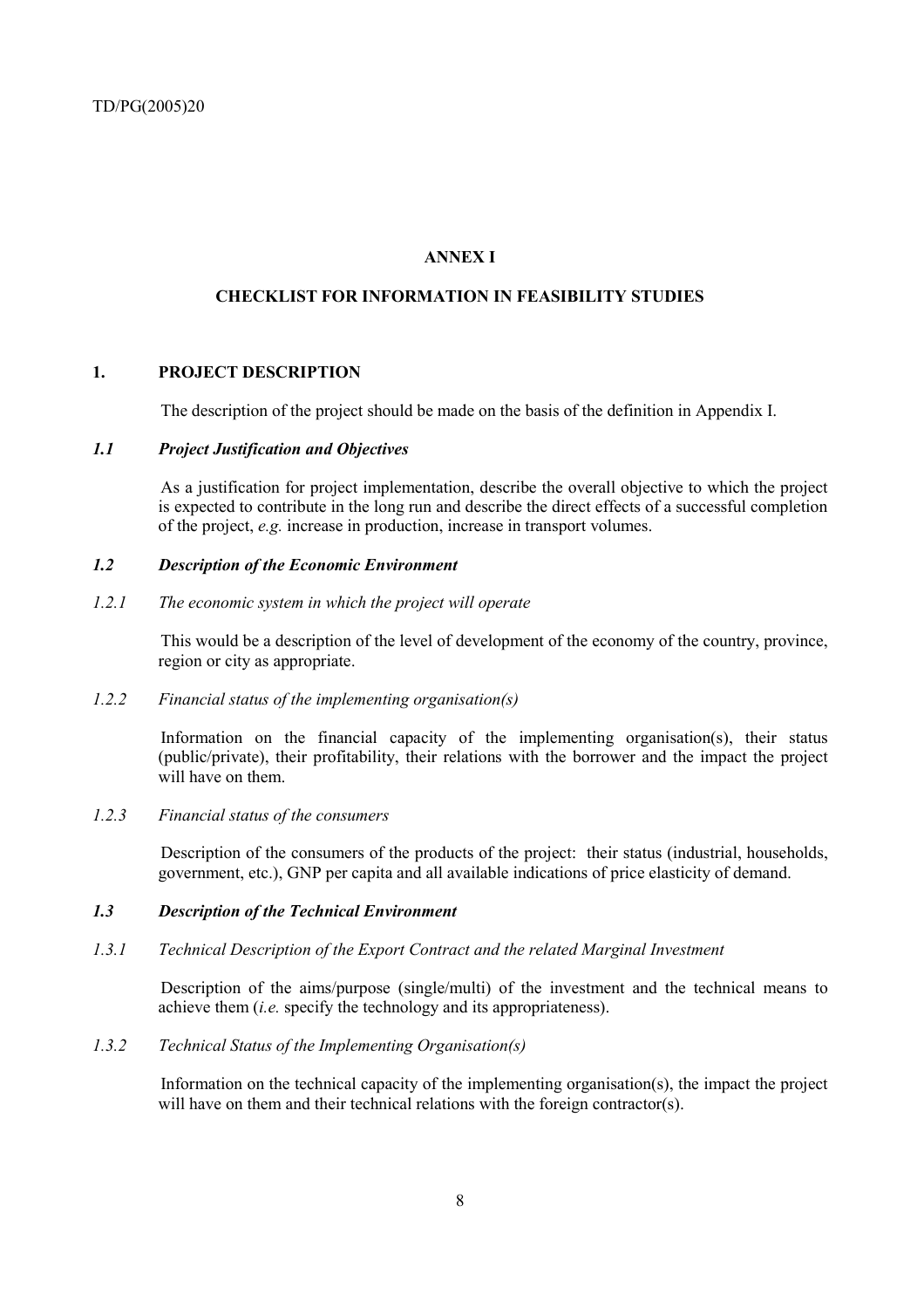## *1.3.3 Description of Inputs and Outputs*

Give a general description of goods and services to be supplied as inputs to the project with a break down on sourcing, *i.e.* domestic or imported.

Description of goods and/or services exported and domestic, their value, description of project's technical relations with larger system and explanation of project definition.

#### **2. FINANCIAL APPRAISAL**

#### *2.1 Cash Flow Calculations*

Give a description of the proposed financing of the project with a breakdown on equity, domestic financing, proposed tied aid credit and other financing.

Cumulative cash flow should be calculated over the Arrangement credit period from the starting point. Cumulative cash flow calculations should exclude depreciation but include all other relevant marginal costs and benefits, including on-lending and financing costs as well as borrowings to cover deficit years, and should include the costs associated with FEED, A&E and PRTA which are defined at Appendix I hereof. The treatment of taxes and duties as costs should be clearly specified and explained. Costs and benefits should be treated consistently, *i.e.* using the same project definition, currency, inflation assumptions, exchange rates, etc. Assumptions regarding prices, discount rate, exchange rate, etc., should be explained clearly.

To facilitate further transparency, the notifying country should endeavour to present cumulative cash flows in a format consistent with Appendix II, showing sensitivity analyses and scenarios.

If the product of the project is currently imported, describe normal import prices. If an alternative is produced domestically, describe the project's competitive position and any cross elasticities involved (*e.g.* public versus private transportation).

#### *2.2 Sensitivity Analysis*

#### *2.2.1 Risk*

If the project entails important risks that may have a large effect on cumulative cash flow, these should be specified and their effect on the cumulative cash flow should be quantified.

#### *2.2.2 Alternative assumptions*

Please provide cumulative cash flows based on:

- a) extended terms in line with the economic life of the project's assets or, alternatively, include a suitable residual value where the economic life extends beyond market/Arrangement terms; and
- b) the anticipated tied aid credits.

Where the agreed methodological approach has not been followed, the rationale for not using this approach may be explained; at the same time, cumulative cash flows based on the agreed approach may be provided. In this way, the effect of following an alternative approach would be clarified.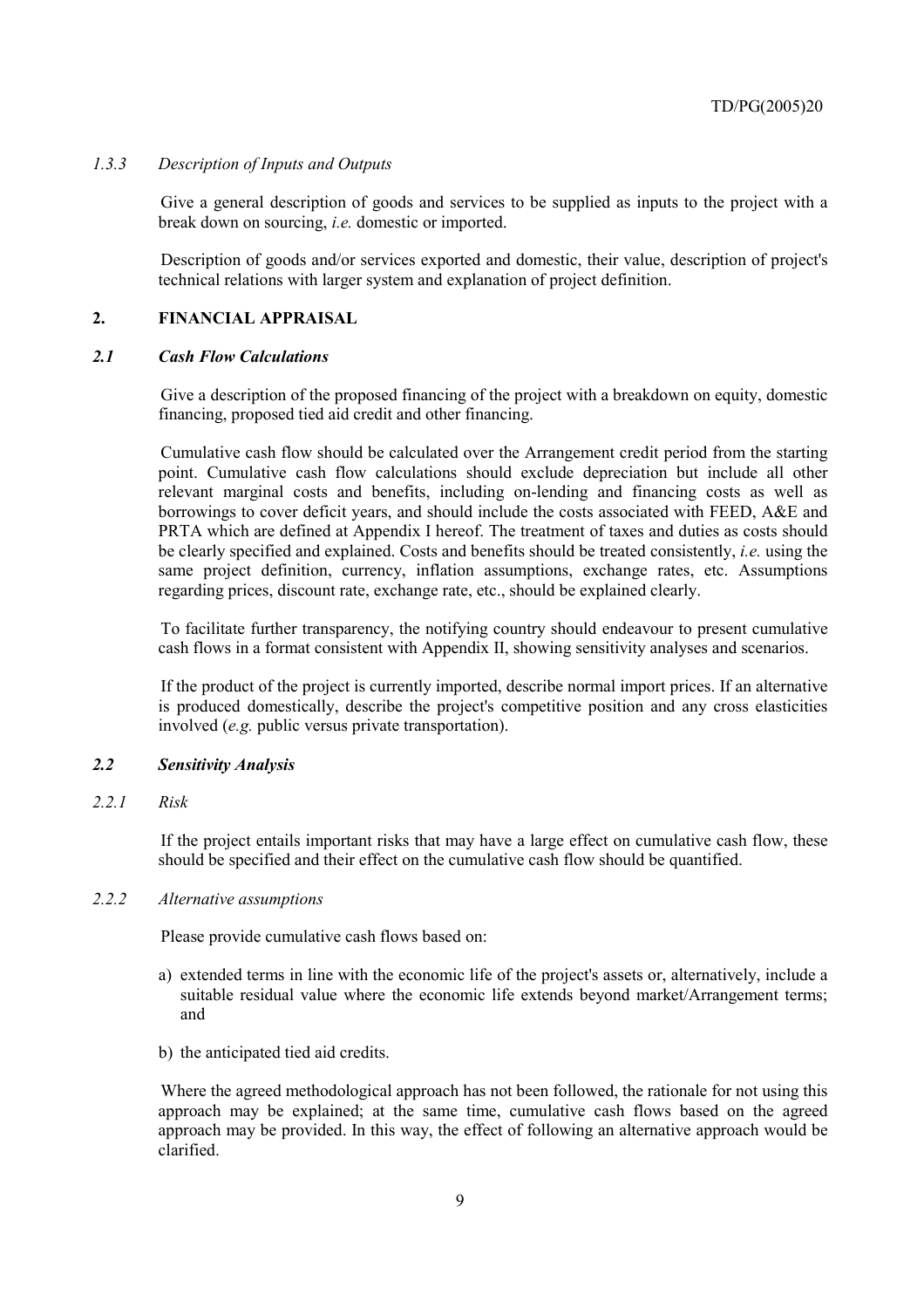If you contend that the consumers are unable to pay, you should present a calculation of the break-even price for the project. If regulated local prices are used, calculations based on World Market/World Bank prices should be provided.

If the definition of the project is open to different interpretations, you should present calculations using those interpretations.

If taxes and duties impact considerably on the result of the cumulative cash flow, please make calculations with and without taxes and duties.

#### *2.3 Conclusion on Financial Viability*

This section pulls together the arguments of the previous ones. It allows you to justify your position based on the facts/data outlined in the above sections.

## **3. DEVELOPMENT AID ASPECTS**

• In the event that an AQuA is provided, or specifically requested, the following information is relevant :

#### **GUIDANCE IN PREPARING AID QUALITY ASSESSMENTS**

(The following text was prepared by the Development Assistance Committee.)

**The purpose of the following "expanded checklist" is to highlight, for each of the topics addressed, what the aid quality assessment (AQuA) should demonstrate/achieve. In preparing AQuAs, responses should therefore clearly demonstrate (and not merely state) the compatibility of the project with each of the themes addressed.** 

*General:* All appraisals are based on certain approaches and assumptions. These should be spelled out in appropriate detail; key assumptions underlying evaluations (*e.g.* pricing, technical requirements, administrative capacity, maintenance requirements, etc.) should be explicitly stated.

## *3.1 Project Selection (consistency of the project with the recipient country's overall investment priorities)*

This section concerns the overall context in which the development project is being undertaken. Information provided under this heading should demonstrate the "fit" of the project into the recipient's economic and development plans, that the project is of priority for the recipient and that it is an appropriate use of scarce donor resources.

This section of the AQuAs should also state whether the project in question is in a sector for which there is a sectoral adjustment programme agreed between the recipient and donors and, if so, the compatibility of the project with that reform programme. Where there is no such adjustment programme for the sector in question, the donor should give its views on the adequacy of the recipient's sector plan, how the project in question is related to or compatible with that plan, and the extent of donor co-ordination, to ensure a coherent approach to supporting projects in the sector in question.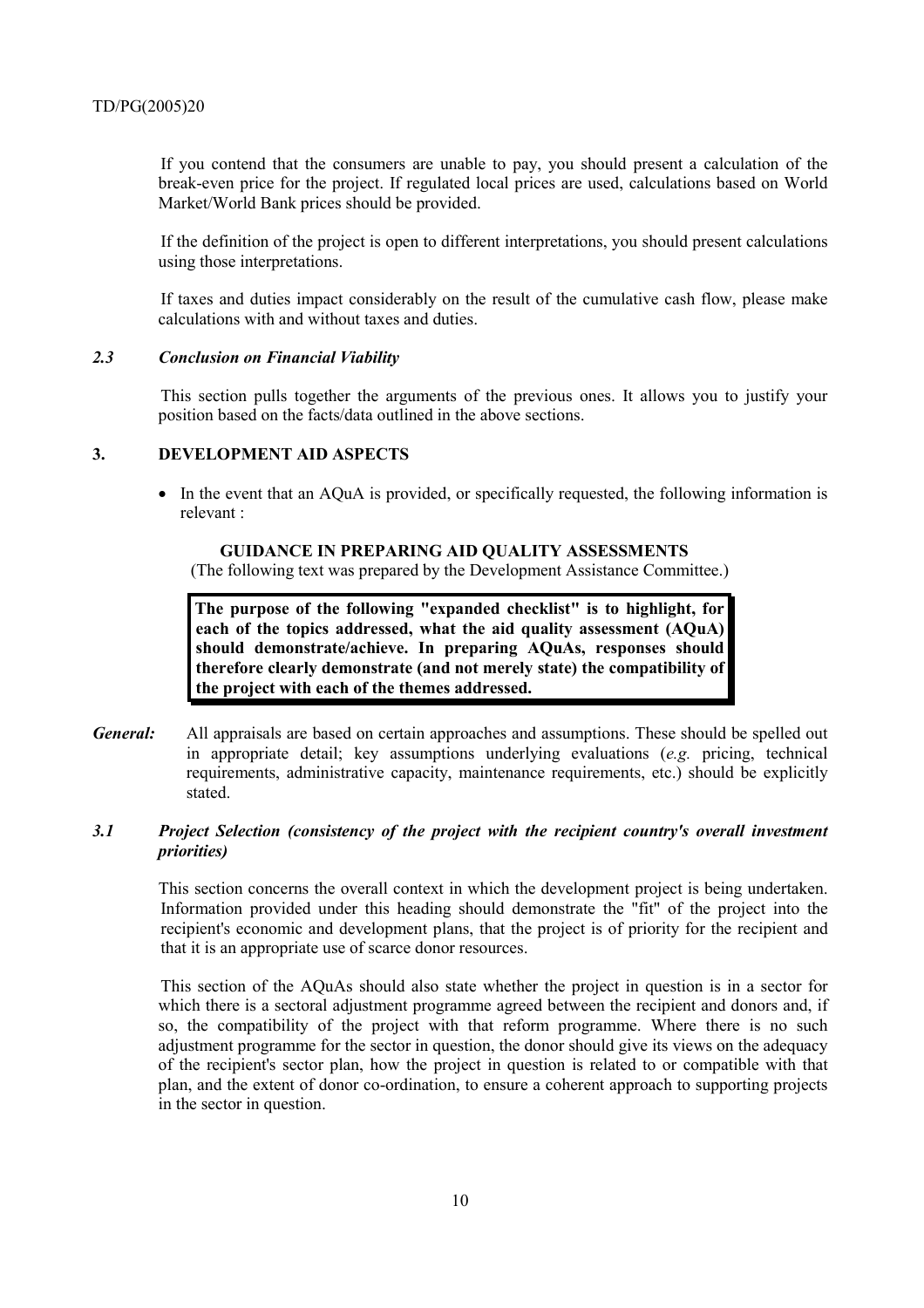## *3.2 Project Preparation and Appraisal*

The overall objective of this section is to demonstrate clearly that a project has been prepared, designed and appraised against a set of standards and criteria broadly consistent with the DAC Principles for Project Appraisal. The nature of the project will determine the depth of appraisal required and the nature of the information which should be included in the AQuA. Specific aspects for which donors should consider appraising the project against the DAC principles may include some or all of the following:

- *Economic aspects*: Economic analysis is concerned with the larger impact of the project on the sector and the national economy, including production, factor incomes, consumption, public finances and the balance of payments. Where projects have quantifiable economic benefits and costs, a quantitative cost/benefit analysis should be undertaken and the findings reflected in the AQuA. Where it is not possible to calculate a meaningful rate of economic return, all relevant factors on the cost and benefit side should be taken into account through a systematic analysis, even if benefits cannot be expressed in monetary terms. [Many donors see value in including economic internal rates of return (EIRR) in AQuAs; not only do these quantify the economic/development benefits of the project, they also permit assessment of whether the substantive arguments presented in support of projects match the estimated benefits.]
- *Technical aspects:* Technical appraisal should show that the project can meet its objectives using technology and standards appropriate to the circumstances of the recipient country. The technical appraisal could, for example, demonstrate the appropriateness of the technology used. When the level of technology is felt to be unwarranted it may suggest that it is export driven rather than needed by the recipient as a priority.
- *Financial aspects:* Careful financial analysis and planning are required to ensure the financial soundness and sustainability of the project. This will not only address the financial viability of the project itself and the entity operating it but must also take into account the repercussions of the project on overall public sector finances. [The importance of a proper and appropriate definition of the project is an essential prerequisite for the financial analysis. Due attention must be given to the cost as well as the benefit side of the financial analysis.]
- *Institutional assessment:* AQuAs should include an assessment of the implementing or operating agency's capacity to execute the project effectively as well as of the institutional environment in which the project will operate. This should include an examination of the financial management capabilities of the organisation and the nature/duration of technical assistance which may be required to ensure continued successful operation of the project.
- *Social and distributional analysis:* It is important that intended target groups of a project be clearly identified and an assessment made as to whether the impact of the project is truly relevant to the capacities and needs of the intended beneficiaries and participants. Socio-cultural conditions, structures and traditions should not only be analysed for impact but should also lead to a strategy for enhancing the commitment and sustained participation of the people directly involved. Attention should also be given to gender composition at all stages of the project, particularly when considering such key elements as division of labour, access to and utilisation of resources, decision-making processes, distribution of income and benefits, etc. The impact of these factors may well affect the success of the project.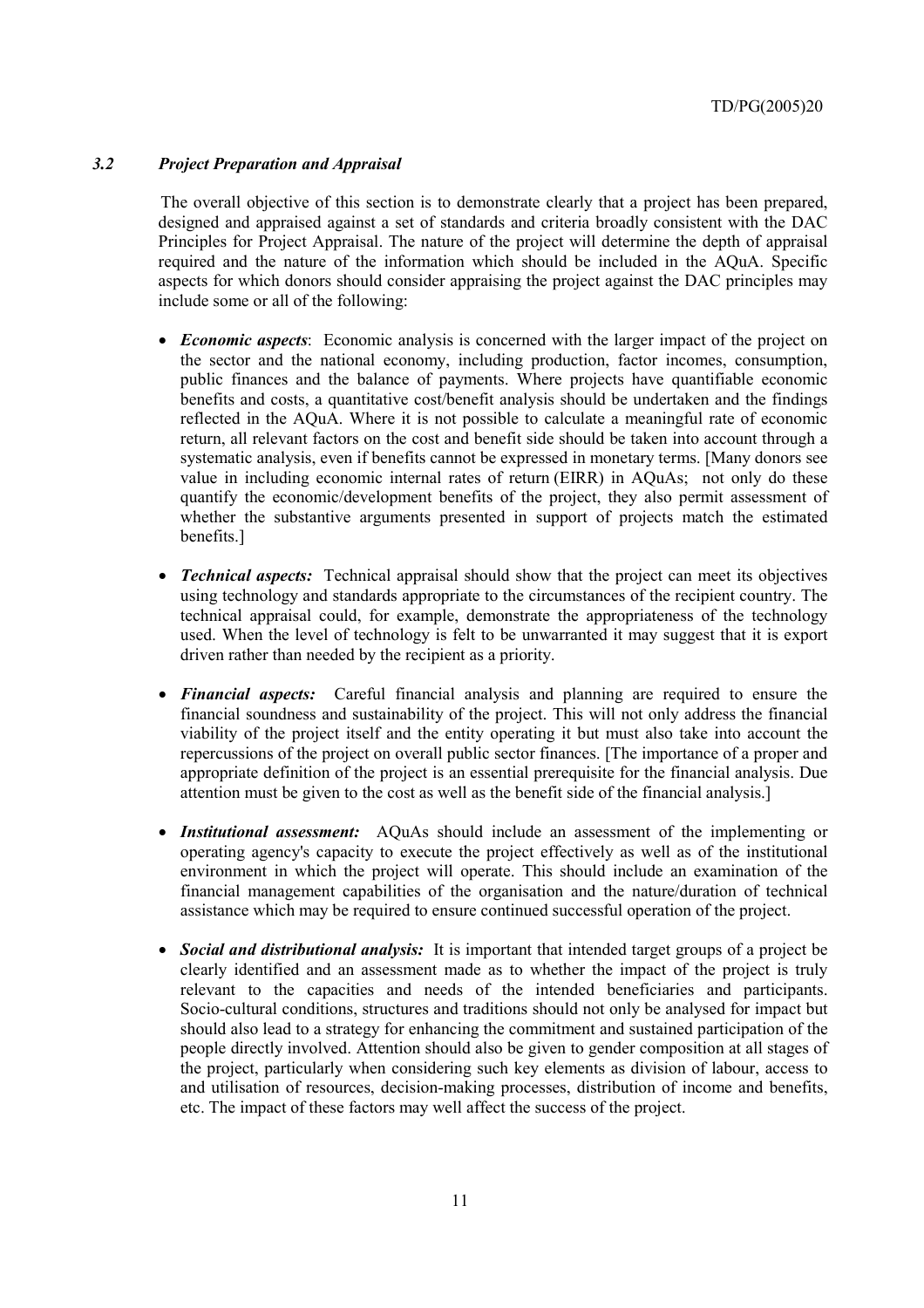• *Environmental assessment:* The environmental assessment should make a clear statement of the significant beneficial and adverse environmental effects of the project. Attention must be paid to upstream and downstream effects and suggestions should be made as to mitigating measures or alternative designs for limiting negative environmental impacts. All of these should be quantified in monetary terms and incorporated into the economic analysis.

#### *3.3 Procurement Procedures*

The DAC has agreed to a number of principles which should guide the procurement conducted within aid projects. These are listed in the Good Procurement Practices for ODA. The objectives of these principles are to ensure transparency of process and ensure value for money. In particular, the nature and degree of competition in procurement should be identified and information provided to demonstrate that the procurement procedure achieves the maximum possible competition among potential/eligible suppliers. The AQuAs should clearly indicate the procurement modality (*e.g.* international competitive bidding, limited international bidding, national competitive bidding, direct negotiation) and demonstrate that it has been conducted in a manner compatible with Good Procurement Practices. Any requirements/guarantees/ assurances of the procurement agency or from the supplier concerning value for money could usefully be included.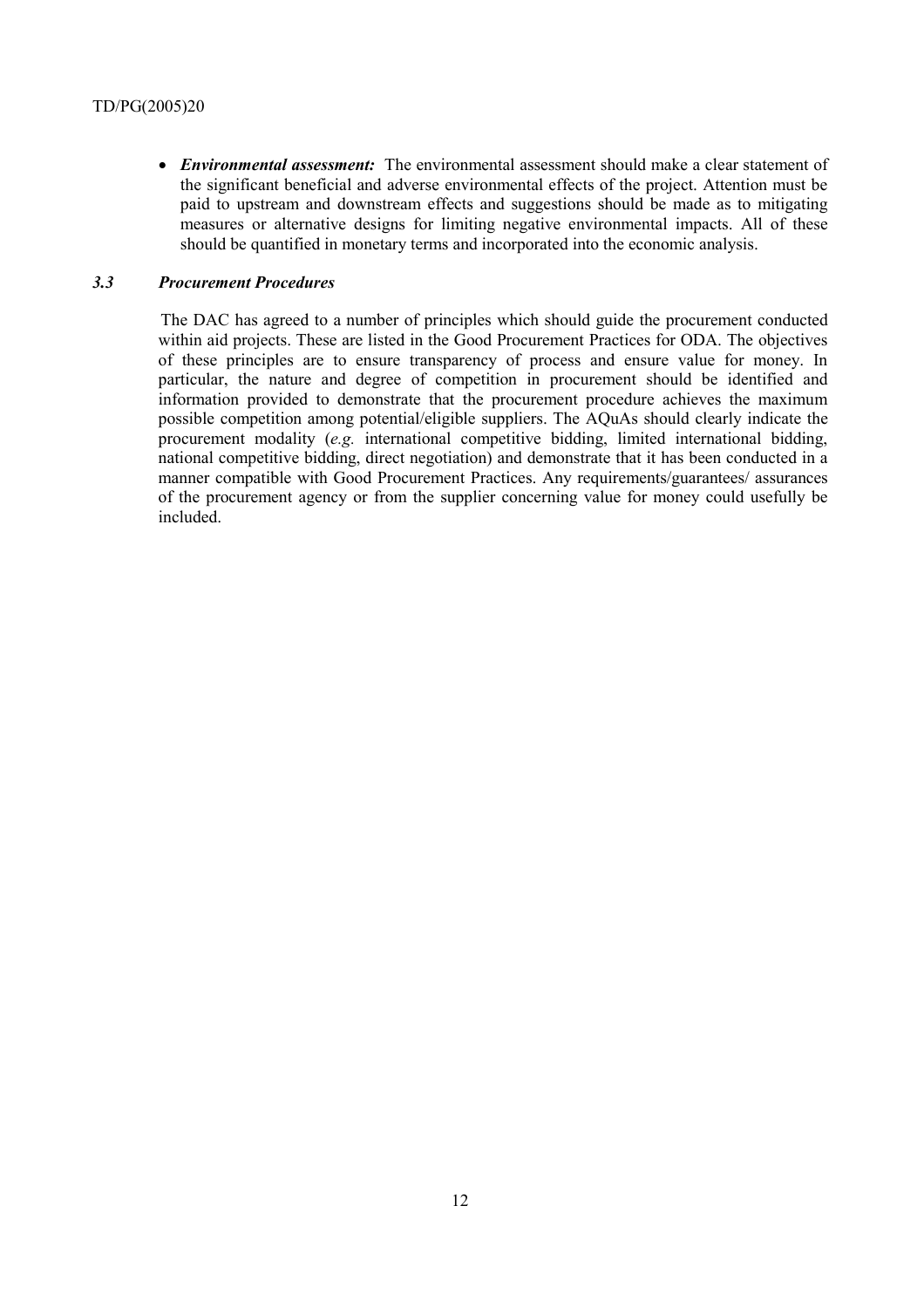## **APPENDIX I**

## **PROJECT DEFINITION**

1. For purposes of assessing financial viability, a project is defined in terms of a mix of inputs and value-added activities that produce a specific, marketable output. Specifically, a project may be defined as:

the smallest complete productive entity, physically and technically integrated, that fully utilises the proposed investment and captures all financial benefits that can be attributed to the investment.

2. A project should include all marginal costs or inputs (including the proposed investment) technically required to produce a discrete marketable output. More specifically, for the purpose of cash flow calculations, it should include implementation-related investments such as:

- − front-end engineering and design (FEED);
- − architect engineering (A&E);
- − procurement-related technical assistance (PRTA);

*i.e.* activities associated with (i) preparation of (a) detailed engineering, designs and specifications for the implementation of projects and (b) contract and bidding documents, (ii) pre-qualification of contractors, suppliers or manufacturers, and (iii) evaluation of (a) the eligibility of bidders, (b) bids and/or (c) recommendations regarding award of contracts, which would be provided after the decision to finance the related capital goods and services investment has been taken, but exclude:

- − pre-investment decision technical assistance (TA);
- − pre-investment decision technical cooperation (TC);

*i.e.* activities which would be used to evaluate the general feasibility of a project or otherwise used to determine whether a certain project is economic and should be undertaken. It is understood that specific technical assistance activities that would normally fall under the former category may be ignored from the scope of the definition of a project hereof only if they are within a value of USD one million or 3% of the total contract value, whichever is lower. The project entity for purposes of the financial viability evaluation is defined in terms of a specific marketable output and does not necessarily correspond to the legal or accounting unit.

3. The inputs and outputs of such a project should be technologically and physically related to avoid dissimilar activities being aggregated for application of the financial viability test. Investments in technically discrete activities or outputs should not be combined in defining a project. Investment in separate inputs each related to different discrete outputs should be, as far as possible, disaggregated into sub-investments with a clear connection inputs-outputs. Investments in similar activities in disparate geographic areas generally should not be aggregated for defining a project.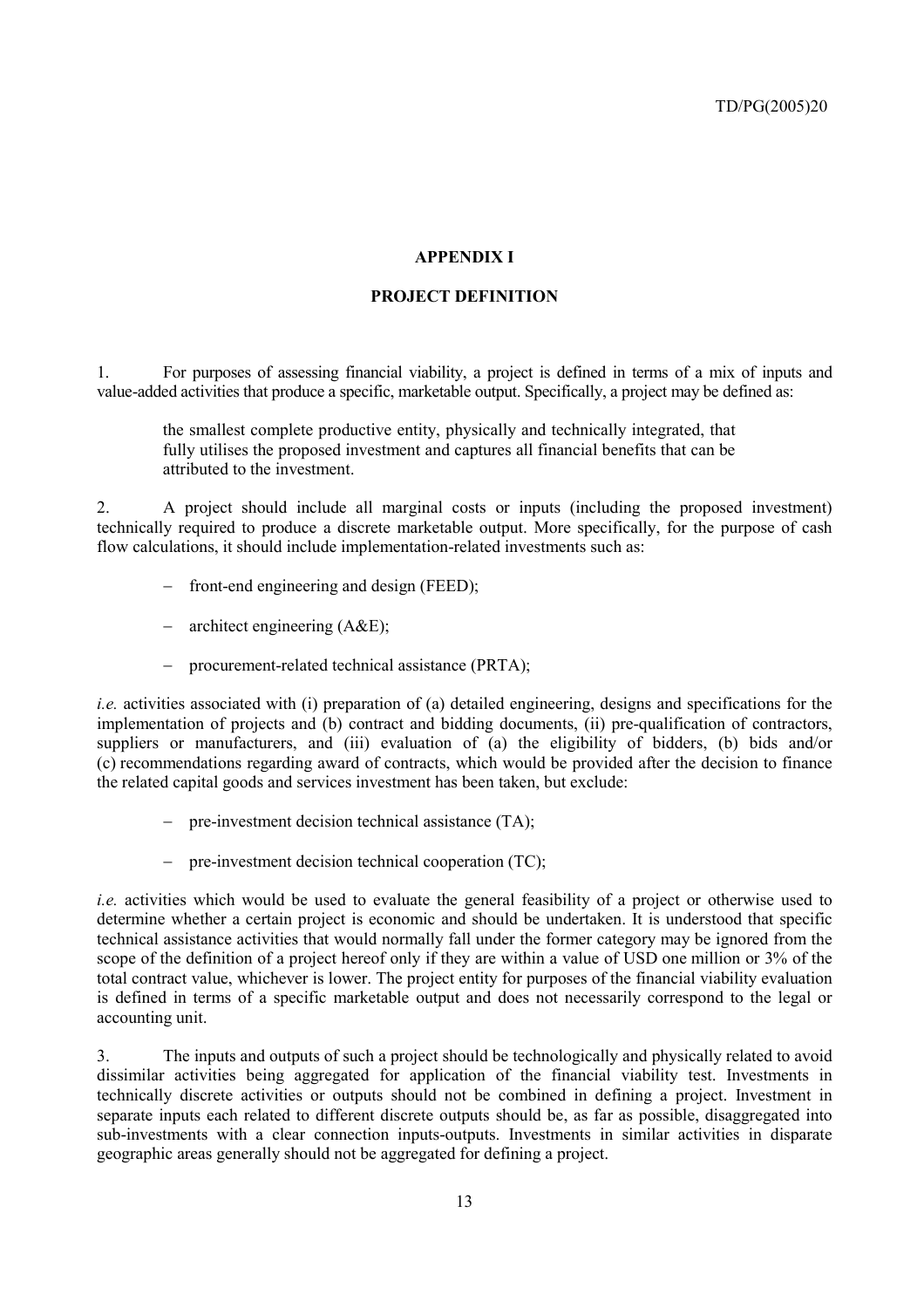## TD/PG(2005)20

4. The project should count all benefits from the proposed investment. Therefore, the scope of the project should be defined so as to allow the full potential direct benefits of the investment to be counted across all users who derive benefits from the investment.

5. The project should fully utilise the proposed investment. The scope of project should be defined so that the investment financed by the offer is fully utilised in producing the intended output.

6. The evaluation of the financial viability is conducted with exclusive reference to the project as previously defined and normally leaves out analysis and evaluation of the financial statements of the implementing company, unless sufficient cash flow information is not available.

7. The Participants recognise that some add-on investments to projects with external environmental effects require special attention under the adopted definition, and that inflexible application of the polluter pays principle may create difficulties and may consequently lead to the rejection of projects. Whilst recognising that the aim of the Helsinki Disciplines is to avoid trade distortion in the provision of tied aid, the Participants agree to maintain a positive case-by-case approach when considering the arguments presented to the Group in support of the eligibility of such projects. In cases where the cash flow of the project, including the add-on investment is marginally positive, notifiers may reinforce the claim for special attention of their project by providing full and transparent information on the external environmental effects of the add-on investment. In addition to the elements necessary to establish the financial viability, Appendix IV of the Checklist contains some additional elements which may, amongst others, be considered by the Group when assessing those investments.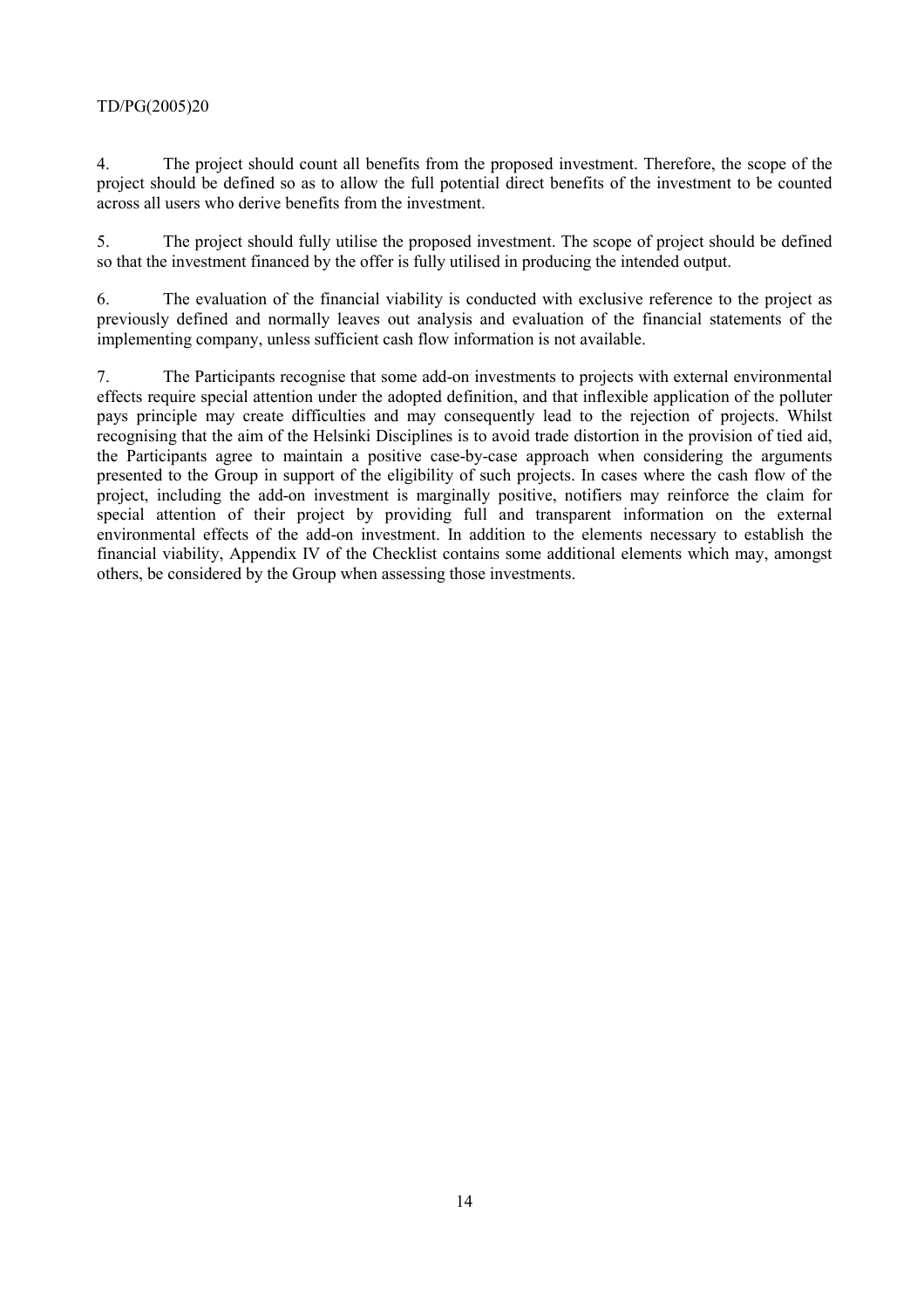#### **APPENDIX II**

## **CUMULATIVE CASH FLOW TABLE (currency in millions; constant prices)**

| <b>YEAR</b>    | <b>CAPITAL</b><br><b>COSTS</b> | <b>OPERATING &amp;</b><br><b>MAINTENANCE</b><br><b>COSTS</b> | <b>FOREIGN</b><br><b>LOANS</b> | <b>DOMESTIC</b><br><b>LOANS</b> | <b>INTEREST</b><br><b>FOREIGN</b><br><b>LOANS</b> | <b>INTEREST</b><br><b>DOMESTIC</b><br><b>FINANCE*</b> | <b>REPAY</b><br><b>FOREIGN</b><br><b>LOANS</b> | <b>REPAY</b><br><b>DOMESTIC</b><br><b>LOANS</b> | <b>INTEREST ON</b><br><b>CUMULATIVE</b><br><b>DEFICIT OR</b><br><b>SURPLUS</b> | <b>TOTAL</b><br><b>COSTS</b> | <b>TOTAL</b><br><b>REVENUE</b> | <b>ANNUAL</b><br><b>NET CASH</b><br><b>FLOW</b> | <b>PROJECT'S</b><br><b>CUMULATIVE</b><br>NET CASH FLOW |
|----------------|--------------------------------|--------------------------------------------------------------|--------------------------------|---------------------------------|---------------------------------------------------|-------------------------------------------------------|------------------------------------------------|-------------------------------------------------|--------------------------------------------------------------------------------|------------------------------|--------------------------------|-------------------------------------------------|--------------------------------------------------------|
| **             |                                |                                                              |                                |                                 |                                                   |                                                       |                                                |                                                 |                                                                                |                              |                                |                                                 |                                                        |
| $\Omega$       |                                |                                                              |                                |                                 |                                                   |                                                       |                                                |                                                 |                                                                                |                              |                                |                                                 |                                                        |
|                |                                |                                                              |                                |                                 |                                                   |                                                       |                                                |                                                 |                                                                                |                              |                                |                                                 |                                                        |
| $\sqrt{2}$     |                                |                                                              |                                |                                 |                                                   |                                                       |                                                |                                                 |                                                                                |                              |                                |                                                 |                                                        |
| 3              |                                |                                                              |                                |                                 |                                                   |                                                       |                                                |                                                 |                                                                                |                              |                                |                                                 |                                                        |
|                |                                |                                                              |                                |                                 |                                                   |                                                       |                                                |                                                 |                                                                                |                              |                                |                                                 |                                                        |
|                |                                |                                                              |                                |                                 |                                                   |                                                       |                                                |                                                 |                                                                                |                              |                                |                                                 |                                                        |
| 6 <sup>1</sup> |                                |                                                              |                                |                                 |                                                   |                                                       |                                                |                                                 |                                                                                |                              |                                |                                                 |                                                        |
|                |                                |                                                              |                                |                                 |                                                   |                                                       |                                                |                                                 |                                                                                |                              |                                |                                                 |                                                        |
| 8              |                                |                                                              |                                |                                 |                                                   |                                                       |                                                |                                                 |                                                                                |                              |                                |                                                 |                                                        |
| 9              |                                |                                                              |                                |                                 |                                                   |                                                       |                                                |                                                 |                                                                                |                              |                                |                                                 |                                                        |
| $10***$        |                                |                                                              |                                |                                 |                                                   |                                                       |                                                |                                                 |                                                                                |                              |                                |                                                 |                                                        |
| ****           |                                |                                                              |                                |                                 |                                                   |                                                       |                                                |                                                 |                                                                                |                              |                                |                                                 |                                                        |

**\* includes interest on domestic loans and costs associated with project's domestic equity***, i.e.* **returns to shareholders**

**\*\* precommissioning/construction period**

**\*\*\* Arrangement terms; this could be 12 years for power plants**

**\*\*\*\* as appropriate according to the economic life of project's assets (***i.e.* **for sensitivity analyses)**

**Key Assumptions:**

i) Input price(s): local or market? source?

ii) Output price(s): local or market? source?

iii) Interest rate(s): real or nominal?

iv) Inflation rate, if applied.

v) Treatment of taxes and duties.

All other assumptions should be detailed in the feasibility study.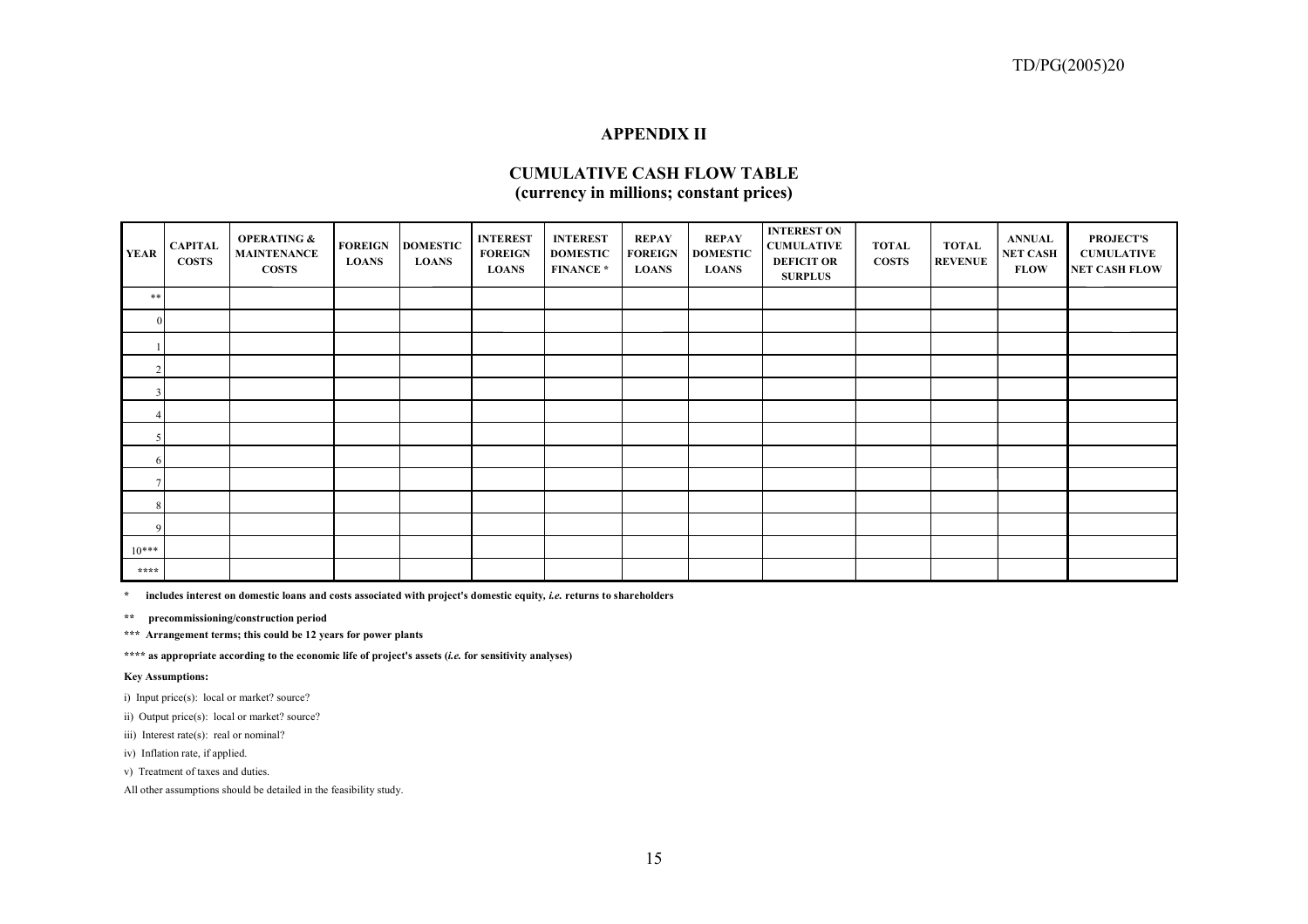## **APPENDIX III**

## **APPROPRIATE PRICING**

## **INTRODUCTION**

1. The Arrangement provides that the financial non-viability of individual projects is tested against the capacity of each project

"with appropriate pricing determined on market principles, to generate cash flow sufficient to cover operating costs and to service the capital employed."

2. Therefore, in principle, "appropriate pricing" should be based on local economic conditions without excessive government intervention and free of excessive market distortions; and inputs and outputs in cash flow analyses should reflect such a "global" approach with provision for individual projects to be considered on their own merits, *i.e.* case-by-case.

3. The following guidance elaborates on the above approach to appropriate pricing and on how such pricing should be treated in feasibility studies, appraisal reports and aid quality assessments for projects that are proposed for tied and partially untied aid credit support. Such treatment should lead to improved transparency which should, in turn, increase the clarity and predictability of opinions expressed by the Participants.

## **GUIDANCE**

4. In the preparation of studies (*e.g.* feasibility studies, appraisal reports/aid quality assessments), it is desirable that Notifying Participants provide an appropriate number of cumulative cash flow analyses [format as detailed in Appendix II of the Checklist] in accordance with the base case approaches detailed below.

5. The approaches offer the Notifying Participant the opportunity to provide the maximum transparency needed in order for the Participants to evaluate the pricing employed in the study and whether particular local circumstances exist that suggest an approach other than the immediate removal of existing market distortions.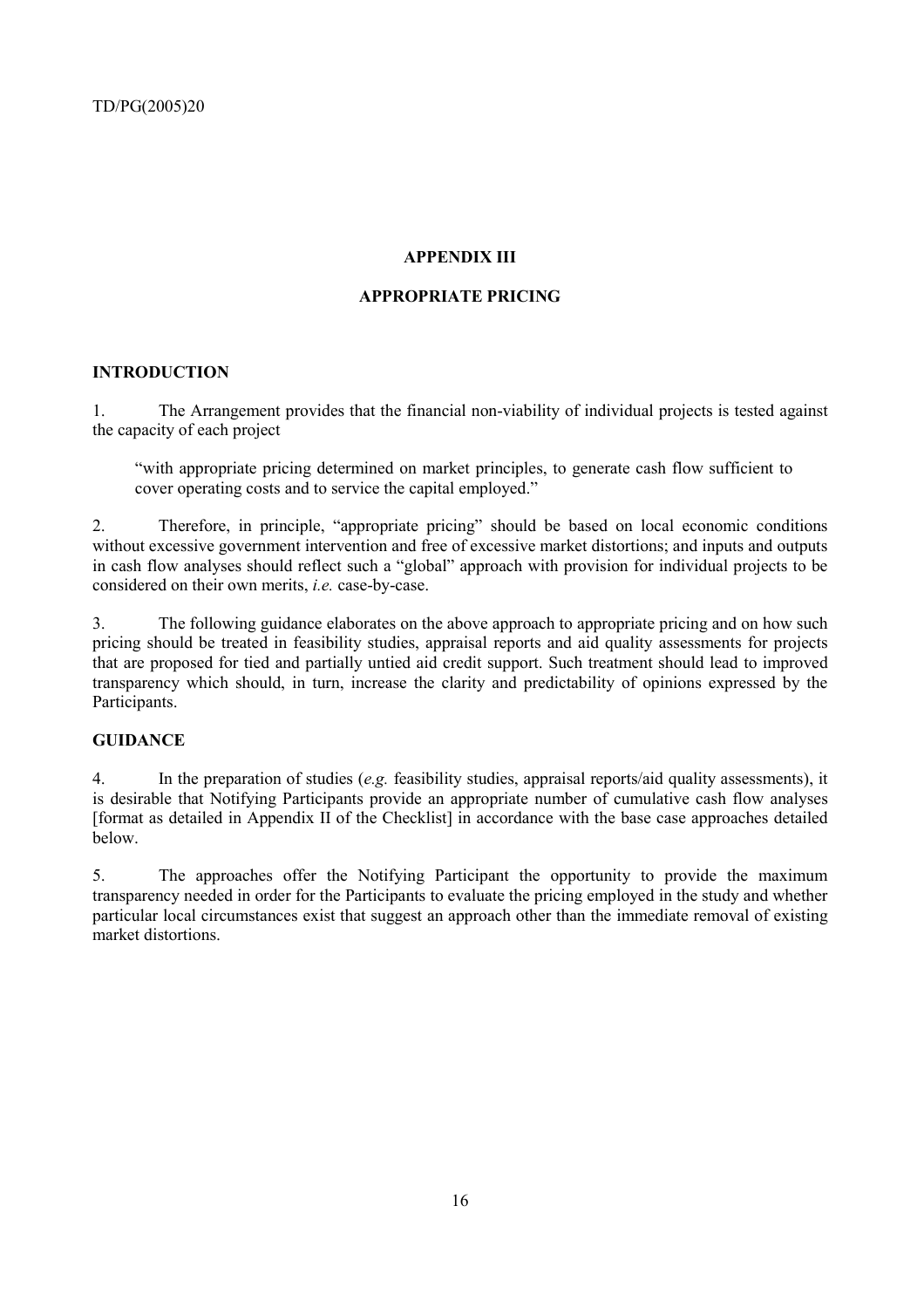## **BASE CASES**

#### 6. The base case approaches are:

#### *Local Prices*

- − If the Notifying Participant considers that local prices are appropriate, the project's study should use the prevailing (*i.e.* unadjusted) local market input and output prices from the beginning and throughout the entire analysis period.
- Therefore, the study should argue that local prices are appropriate for the purposes of the cash flow analysis. Accordingly, the study should explain the specific local market characteristics that support the argument that local prices are appropriate.
- The sources of local pricing and market information should be explained; possible sources might include exporters, consultants, commercial banks and local embassies/consultants.

#### *Adjusted Prices*

- If the Notifying Participant considers that local prices are not appropriate, the project's study should "adjust" the pricing in an attempt to estimate prices that would be expected to prevail in the market of the recipient country under competitive, non-distorted market conditions. Input and output prices should be adjusted at the beginning of the analysis period and maintained throughout.
- − Estimates of appropriate prices may be derived from a variety of sources, including: price projections by multilateral development institutions (*i.e.* World Bank), prices of the good(s) in other markets adjusted for transportation costs, non-distorted prices of the good(s) in markets with similar economic characteristics, non-distorted prices of close substitutes in the domestic market, the long-run marginal cost (LRMC) of production for power projects, etc.
- The study should argue that local markets are not competitive and that prices are not set freely, *i.e.* in such a market, government intervention is precluding prices that are determined on market principles. The study should explain the specific local market characteristics that make it distorted and the local market characteristics in which prices are not freely set.

#### *Phased Prices*

- − If the Notifying Participant considers that adjusted prices should be "phased-in" over time, a description of local market characteristics supporting such an approach should be provided (*e.g.* the targeted beneficiaries' inability to pay for the final product of the project could support this approach).
- − Adjusted prices could be phased-in over a reasonable time period: the study should explain the specific local market characteristics that warrant such phasing-in. As well, the rationale behind the time period over which prices are to be adjusted should be explained.